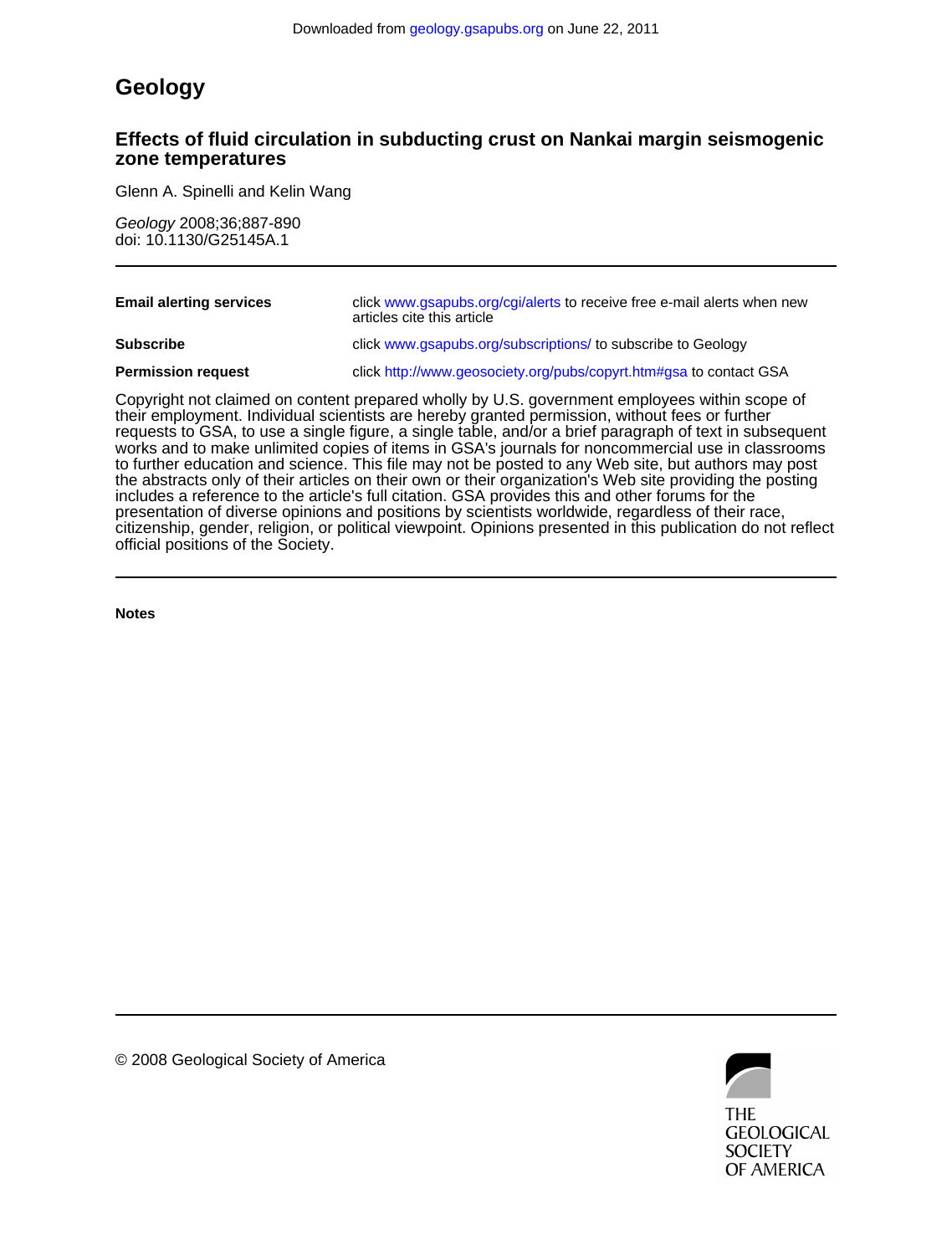# Effects of fluid circulation in subducting crust on Nankai margin seismogenic zone temperatures

Glenn A. Spinelli<sup>1</sup>, Kelin Wang<sup>2</sup>

1 Earth and Environmental Science Department, New Mexico Institute of Mining and Technology, Socorro, New Mexico 87801, USA <sup>2</sup>Pacific Geoscience Centre, Geological Survey of Canada, Sidney, British Columbia V8L 4B2, Canada

#### **ABSTRACT**

Vigorous fluid circulation maintained in newly subducted ocean crust significantly **affects subduction zone temperatures on the Nankai margin, Japan. The shallow part of the igneous ocean crust is pervasively fractured and thus highly permeable, allowing vigorous hydro thermal circulation. This circulation has been recognized as an important control on the thermal budget and evolution of ocean crust worldwide. However, existing subduction zone thermal models either do not include hydrothermal circulation in ocean crust or assume that it abruptly stops upon subduction. Here we use a conductive proxy to incorporate the thermal**  effects of high Nusselt number fluid circulation in subducting crust into a subduction zone **thermal model. Hydrothermal circulation reduces temperatures in the seismogenic zone of the Nankai margin plate boundary fault by ~20 °C at the updip limit of seismicity and ~100 °C at the downdip limit. With improved thermal models for subduction zones that include the effects of hydrothermal circulation in subducting crust, estimates of metamorphic reaction progress and interpretations of fault zone processes on various margins may need to be revisited.**

#### **INTRODUCTION**

Results of subduction zone thermal models have been used to predict metamorphic reaction progress in subducting material (Peacock, 2003), estimate temperatures in areas of seismicity (Abers et al., 2006; Hyndman et al., 1995), and examine subduction dynamics (van Keken et al., 2002). In a prime example of the application of subduction zone thermal model results, thermal limits for the updip and downdip limits of megathrust seismicity for the well-studied Nankai margin (Hyndman et al., 1995), Japan, have been exported to other margins in order to draw inferences on the potential extent of the seismogenic zone on plate boundary faults (Oleskevich et al., 1999). However, thermal models to date for the Nankai margin (Hyndman et al., 1995; Wang et al., 1995) are unable to account for large observed thermal anomalies (Yamano et al., 2003).

Hydrothermal circulation within ocean crust redistributes heat in settings ranging from mid-ocean ridges (Lister, 1972) and young ridge flanks (Becker and Davis, 2004; Davis et al., 1997; Fisher et al., 2003) to 106 Ma crust in abyssal environments (Fisher and Von Herzen, 2005). We suggest that the high permeability of the ocean crust aquifer can largely be sustained as the crust is subducted to  $\sim 10$  km or even greater depths, allowing fluid circulation to redistribute heat in subducting crust. For continental crust, from the surface to the base of the brittle crust  $(\sim 10 \text{ km depth})$ , permeability decreases by more than three orders of magnitude due to chemical and mechanical sealing of fractures (Manning and Ingebritsen, 1999). Quantitative constraints on the permeability of subducting ocean crust are not yet available, but the thermal and mechanical conditions of subducting crust are more favorable for preserving permeability at depth than in continental crust. Subducting crust is typically much colder than continental crust at equivalent depth. The cooler thermal history for subducting crust minimizes the chemical sealing of fractures. Tensional stress in the upper part of a subducting plate during bending causes normal faulting (Ludwig et al., 1966) and favors the opening of fractures, countering the mechanical effects of increasing confining pressure upon subduction. In laboratory tests of continental rocks, highly fractured samples show less permeability reduction with increasing confining pressure than less fractured samples (Morrow et al., 1994). If this relationship extends to ocean crust, where extensive fracturing supports much higher permeability than in continental rocks, newly subducted crust could maintain very high permeability.

Vigorous fluid circulation allowed by persistence of high permeability within subducting crust has an observable signature in subduction zone heat flux. This fluid circulation mines heat from under the margin wedge and transports it seaward (Kummer and Spinelli, 2008). The Nankai margin (Fig. 1), with extensive heat flux data and a sediment cover of moderate thickness on the subducting plate, is a good site to examine the thermal effects of fluid circulation in an aquifer in subducting crust. The magnitude and distribution of surface heat flux anomalies resulting from hydrothermal circulation in the basement aquifer of subducting crust are modulated by the sediment distribution on the incoming plate. At margins where the sediment cover is much thicker (e.g., Cascadia; Hyndman and Wang, 1993), surface heat flux signatures of this circulation are greatly subdued. Where the sediment cover is much thinner (e.g., parts of the Middle America Trench; Fisher et al., 2003), ventilated hydrothermal circulation greatly disturbs surface heat flux, making it more difficult to discern the effects of fluid circulation in subducting crust.

#### **NANKAI THERMAL ANOMALIES**

There are two large thermal anomalies on the Nankai margin; the most prominent is a high heat flux zone in the trench (Watanabe et al., 1970; Yamano et al., 1984, 2003). Along our transect (Fig. 1), heat flux in the trench averages 198 mW/m<sup>2</sup> (Yamano et al., 2003), much higher than the 130 mW/m2 predicted for conductively cooled 15 Ma crust. Including sedimentation effects, the expected heat flux in the trench is ~100 mW/m<sup>2</sup> (Nagihara et al., 1989; Yamano et al., 1984, 1992), exacerbating the difference between observed and predicted heat flux. The second anomaly is that heat flux decreases from  $\sim$ 200 mW/m<sup>2</sup> in the trench to ~50 mW/m2 60 km landward of the trench (Yamano et al., 1984, 2003). In subduction zones, a landward decrease in seafloor heat flux is expected due to the cooling effects of the subducting plate and the landward thickening of the margin wedge, but the landward decrease on the Nankai margin is much steeper than can be explained by existing conductive thermal models (e.g., Wang et al., 1995). Separate from these anomalies, observed seafloor heat flux gradually decreases with distance from a fossil spreading center (Yamano et al., 2003), as would be expected given the increasing age of the crust. The distinct anomalies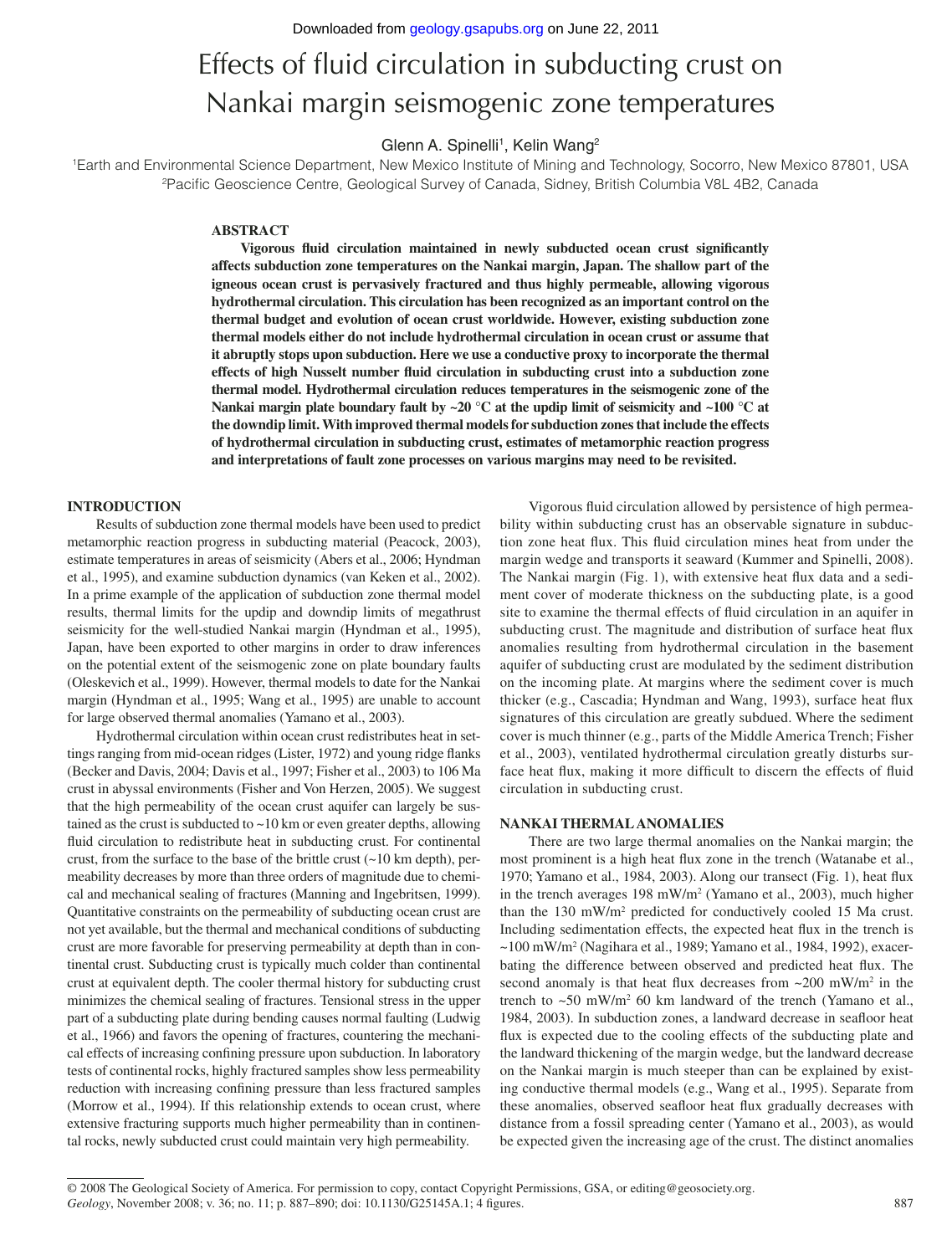along the trench-perpendicular transect are present both on and off the axis of the fossil spreading center (Yamano et al., 2003).

Post-spreading volcanism and various aspects of hydrothermal circulation have been proposed to explain the high heat flux in the trench on the Nankai margin, but the mechanisms examined to date have proven unacceptable. First, very recent thermal rejuvenation by post-spreading volcanism is unlikely; the youngest volcanic rocks on the Kinan Seamount chain are 7-10 Ma (Sato et al., 2002). Second, fluid flow along the décollement is likely not sufficient to produce the broad heat flux anomaly observed (Yamano et al., 1992). Finally, the transition from open hydrothermal circulation (ventilated through exposed seamounts) to a sedimentsealed system was suggested as a means to generate a spike in heat flux in the trench (Yamano et al., 1984). Stopping the ventilation of heat from the underlying crust upon sealing with sediment can result in a rebound to higher heat flux, but model-predicted post-sealing heat flux remains below the theoretical conductive cooling values and far below the anomalously high heat flux actually observed at the trench (Nagihara et al., 1989).

Explaining the anomalously steep drop in heat flux landward of the trench is equally or more challenging. Net flow of cool water downdip into the system is unlikely given the high heat flux in the trench; flow updip from deeper in the system would lead to elevated temperatures (and elevated seafloor heat flux on the margin wedge; Wang et al., 1995). Some have speculated that rapid hydrothermal circulation in the basaltic basement may provide a suitable explanation for each anomaly individually (Hyndman et al., 1995; Yamano et al., 1992). We maintain that the two observed thermal anomalies are manifestations of a single process, i.e., hydrothermal circulation in sealed subducting crust.

#### **NUMERICAL MODELING METHOD**

We examine the thermal effects of this circulation using a simple two-dimensional (2-D) finite element model. The physical property structure, initial conditions, and boundary conditions of the model have been described previously (Hyndman et al., 1995; Wang et al., 1995). Here we note differences between the model in this study and the Wang et al. (1995) model; the most significant difference is the addition of a



**Figure 1. Locations of deformation front in Nankai Trough (barbed line) and cross section modeled (bold line), which is along the axis of a fossil spreading center (dashed line). Thin lines are bathymetry in meters. Arrow indicates convergence between Philippine Sea plate and southwest Japan. Star marks epicenter of 1946 Nankaido earthquake. Inset shows study area offshore southern Japan.**

mechanism to redistribute heat in a shallow basement aquifer (Fig. 2). In addition, the geometry of the subduction zone is updated based on seismic reflection and refraction data (Kodaira et al., 2000). At the seaward boundary (150 km seaward of the trench), time-dependent temperatures are defined by 1D conductive lithospheric cooling beginning from uniform 1400 °C lithosphere (i.e., an active ridge) with cooling continuing for 15 m.y. and including the effects of sedimentation. We include frictional heating on the plate boundary fault with a pore pressure ratio of 0.95. All model cells are 2 km wide (Fig. 2). Aquifer cells are 600 m high; underthrust sediment cells are 250 m high.

Hydrothermal circulation in a high-permeability ocean crust aquifer occurs at high Rayleigh number (*Ra*; measure of thermal buoyancy versus viscous resistance to flow) and is nonsteady (i.e., periodic or chaotic). Studies covering small distances  $(\leq 40 \text{ km})$  have simulated coupled fluid and heat transport in subducting ocean crust in order to examine circulation patterns (Kummer and Spinelli, 2008). However, a different approach is required to examine the larger domain (400 km) problem. Vigorous buoyancy-driven flow is intrinsically nonsteady, and simulating its time-dependent details is not only computationally intensive, but also unnecessary for the purpose of the present study. To examine the consequence of the redistribution of heat by the vigorous circulation, it suffices to use a conductive proxy in which the very efficient advective heat transfer (high Nusselt number, *Nu*; ratio of total heat transport to heat that would be transported by conduction alone) is approximated using a high thermal conductivity (Davis et al., 1997).

The upper 600 m of basaltic basement in the modeled ocean crust is an aquifer; this thickness is consistent with previous studies of heat transport in ocean crust (Davis et al., 1997; Fisher et al., 2003). Thermal conductivity of the aquifer layer is increased by a factor of *Nu* over the actual conductivity (Davis et al., 1997). To estimate *Nu* throughout the aquifer, we first model temperatures in the system with no thermal effects of fluid circulation (i.e., no enhanced conductivity in the aquifer). Those temperatures are used to determine the heat flux into the base of the aquifer and the fluid density and viscosity throughout the aquifer. With this information, we calculate  $Ra$  (cast in terms of conductive heat flux,  $q$ , into the base of the layer; Bessler et al., 1994) for each aquifer cell for a prescribed permeability, *k*:

$$
Ra = \frac{\alpha g k L^2 \rho_f q}{\mu \kappa K},\tag{1}
$$

where  $\alpha$  is fluid thermal expansivity,  $g$  is gravitational acceleration,  $L$  is aquifer thickness,  $\rho_f$  is fluid density,  $\mu$  is fluid viscosity,  $\kappa$  is thermal diffusivity, and *K* is thermal conductivity. As *Ra* increases, consistent with more vigorous convection, a greater proportion of heat is transported by convection (*Nu* increases). To estimate *Nu*, we use:

$$
Nu = 0.08Ra^{0.89},\tag{2}
$$



Figure 2. Portion of grid used in finite element model; model extends **from 150 km seaward to 250 km landward of deformation front. The 600-m-thick aquifer at top of the subducting crust facilitates updip heat transport. The thermal effect of high Nusselt number (***Nu***) circulation in the aquifer is simulated using high thermal conductivity.**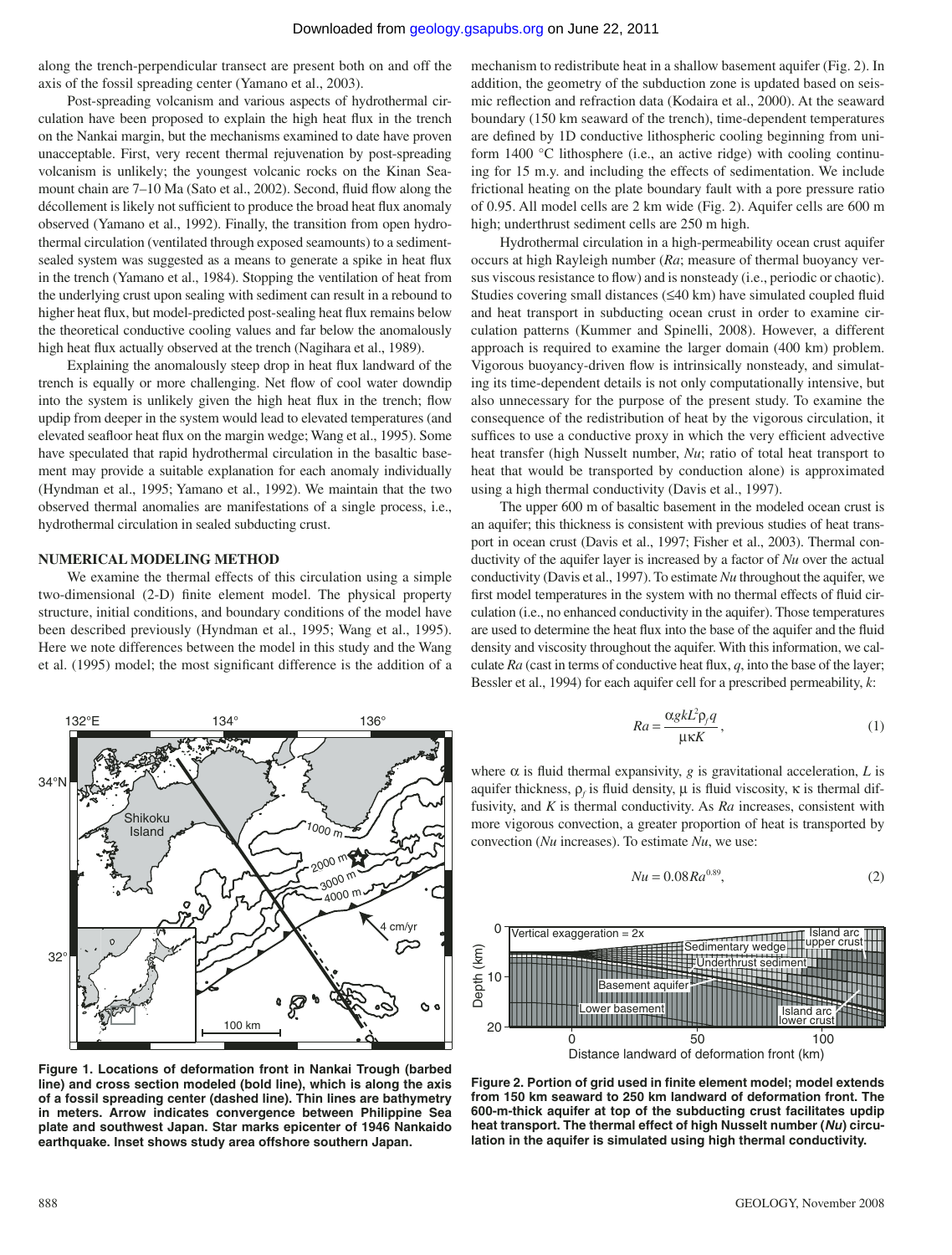a relationship determined by comparing results from simulations with coupled fluid and heat circulation (Kummer and Spinelli, 2008) to results using a conductive proxy for the same problem. The trend of *Nu* increase with *Ra* is well known; Equation 2 yields *Nu* estimates at the upper end of the range for previously published *Nu* versus *Ra* relationships (Wang, 2004). The precise values of the constants in this equation are much less important than the overall trend for the purpose of this study. For each aquifer cell, we determine an effective thermal conductivity by multiplying  $K$  (the intrinsic thermal conductivity) by  $Nu$ ; then we re-run the conductive model. The resultant temperatures and fluid properties are then used to recalculate *Ra* from Equation 1, which gives an updated *Nu* for each aquifer cell. We repeat the process until the temperatures stabilize.

#### **RESULTS**

We run a number of models with various aquifer permeability values and/or distribution and compare predicted surface heat fluxes with observations. The general characteristics of the suite of models can be represented by the four examples displayed in Figure 3. As a reference, we use a model with no fluid circulation in the oceanic crust (dashed line). In one model, *k* of the aquifer is uniformly 10<sup>-9</sup> m<sup>2</sup>, near the upper end of previous estimates for ocean crust permeability (Becker and Davis, 2004) (Fig. 3, dot-dash line). In the other two models, *k* decreases from a pre-subduction value of 10<sup>-9</sup> m<sup>2</sup> with burial depth (Fig. 3 inset), with one following a trend parallel to that for continental rocks (Manning and Ingebritsen, 1999) reaching  $3.1 \times 10^{-13}$  m<sup>2</sup> upon 10 km



Figure 3. Measured and modeled surface heat flux along transect indicated in Figure 1. Observations are from seafloor probe measure**ments (circles), estimates from the depth to a gas hydrate–related**  bottom simulating reflector (crosses), and temperature gradients in **Ocean Drilling Program (filled squares) and land boreholes (open squares). Compared to a model with no hydrothermal circulation (dashed line), simulations with enhanced lateral heat transport in a**  basement aquifer result in higher heat flux in trench and very steep drop in heat flux landward of trench. Results are shown with base**ment aquifer permeability (***k***) of 10–9 m2 (dot-dash line) and for two cases with aquifer permeability decreasing with depth (inset). Thin gray line is for case with permeability trend parallel to the trend for continental rocks. In the preferred model (thick black line), the permeability decreases more gradually with depth.**

of burial (thin gray line) and the other following a linear trend reaching  $4.3 \times 10^{-10}$  m<sup>2</sup> at 10 km (thick black line).

As with previous models, the modeled heat flux with no hydrothermal circulation in the basement aquifer falls well below the observed values in the trench, and the drop in modeled heat flux landward of the trench is more gradual than observed. Including the effects of vigorous hydrothermal circulation in the crustal aquifer results in a higher modeled heat flux in the trench and a steep drop in heat flux landward of the trench. The observed heat flux is most consistent with high permeability prior to subduction and a gradual decrease in permeability with depth (thick line in Fig. 3), indicating that permeability is better maintained in the subducting crust than in continental rocks at depth. The preferred model reproduces three key features in the observed heat flux data:  $(1)$  high heat flux in the trench, (2) a drop to heat flux  $\sim$  55 mW/m<sup>2</sup> in Ocean Drilling Program sites  $~1$ -40 km landward of the trench, and (3) a trend toward slightly higher heat flux values at the landward end of the system. Our model in effect provides a way of constraining the formation-scale permeability of newly subducted crust from surface heat fluxes.

The redistribution of heat in the crustal aquifer that is consistent with the surface heat flux data has considerable influence on temperatures on the plate boundary fault. Comparison of previous thermal model results (Hyndman et al., 1995; Wang et al., 1995) with a well-defined distribution of coseismic slip on the plate interface for the 1944 Tonankai and 1946 Nankaido megathrust earthquakes (Sagiya and Thatcher, 1999) would indicate a seismogenic zone extending to >450 °C. In our preferred model, the inferred rupture area for the megathrust earthquakes (Sagiya and Thatcher, 1999) is between ~125 and 365 °C (Fig. 4). Enhanced heat transport in the basement aquifer reduces seismogenic zone temperatures by at least 20 °C (near the updip end) and up to  $\sim$ 100 °C (near the downdip end) compared to simulations with no effects of hydrothermal circulation.

#### **CONCLUSIONS**

As noted in previous studies (Hyndman and Wang, 1993), the downdip limit of the seismogenic zone appears to be controlled by a temperature of  $\sim$ 350 °C, consistent with the temperature range of the transition



**Figure 4. Modeled temperatures along the megathrust. With preferred**  aquifer permeability (thick solid line), seismogenic zone defined by **Sagiya and Thatcher (1999) extends from ~125 to ~365 °C.**